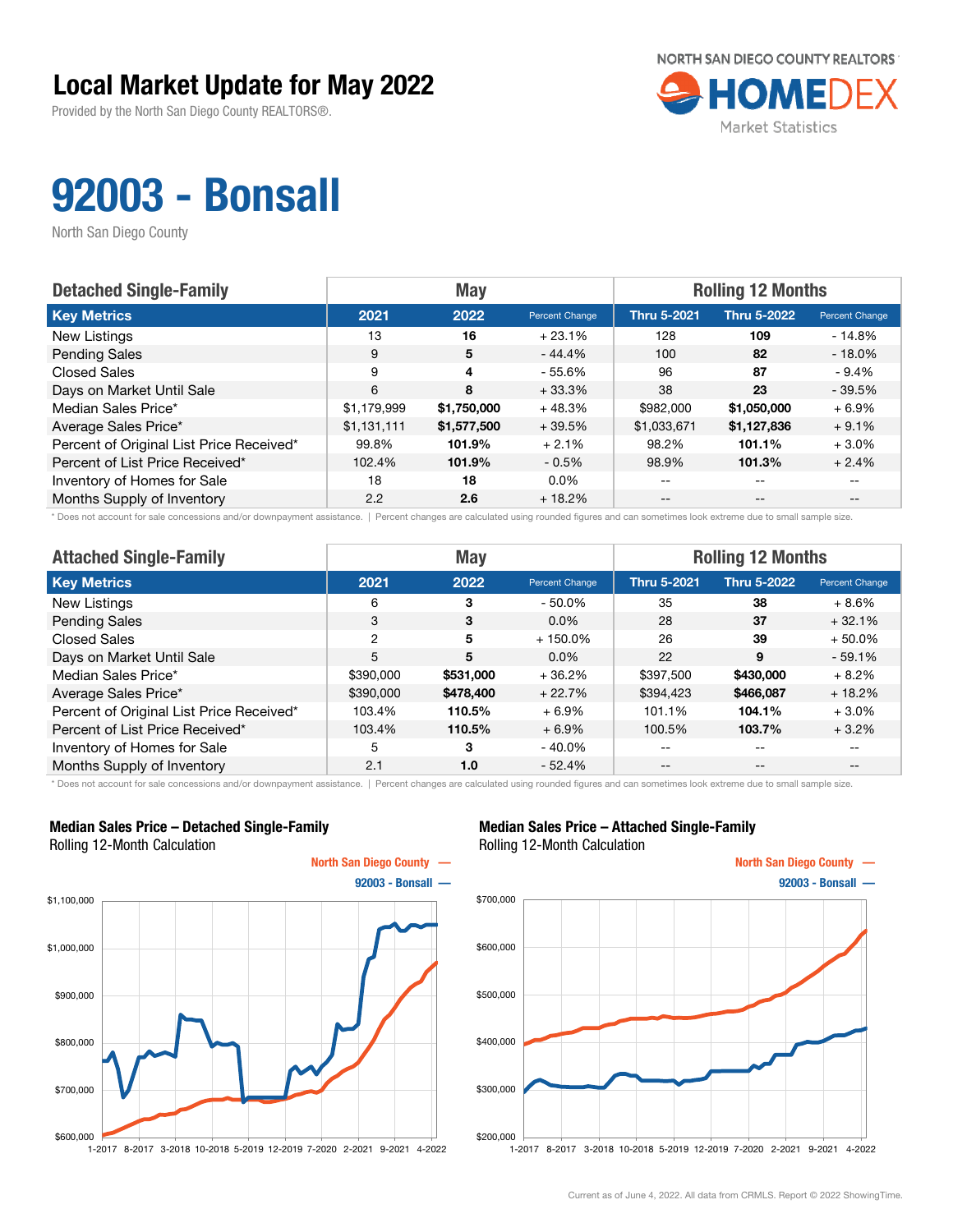Provided by the North San Diego County REALTORS®.



# 92025 - Escondido

North San Diego County

| <b>Detached Single-Family</b>            |           | <b>May</b>  |                | <b>Rolling 12 Months</b> |                    |                       |  |
|------------------------------------------|-----------|-------------|----------------|--------------------------|--------------------|-----------------------|--|
| <b>Key Metrics</b>                       | 2021      | 2022        | Percent Change | <b>Thru 5-2021</b>       | <b>Thru 5-2022</b> | <b>Percent Change</b> |  |
| New Listings                             | 45        | 31          | $-31.1%$       | 405                      | 398                | $-1.7\%$              |  |
| <b>Pending Sales</b>                     | 36        | 22          | $-38.9%$       | 355                      | 342                | $-3.7%$               |  |
| <b>Closed Sales</b>                      | 35        | 22          | $-37.1%$       | 354                      | 354                | $0.0\%$               |  |
| Days on Market Until Sale                | 7         | 10          | $+42.9%$       | 18                       | 13                 | $-27.8%$              |  |
| Median Sales Price*                      | \$870,000 | \$939,875   | $+8.0%$        | \$699,000                | \$844,950          | $+20.9%$              |  |
| Average Sales Price*                     | \$932,968 | \$1,074,908 | $+15.2%$       | \$755,059                | \$956,285          | $+26.7%$              |  |
| Percent of Original List Price Received* | 107.4%    | 105.1%      | $-2.1%$        | 101.4%                   | 104.3%             | $+2.9%$               |  |
| Percent of List Price Received*          | 105.5%    | 104.9%      | $-0.6%$        | 101.5%                   | 104.0%             | $+2.5%$               |  |
| Inventory of Homes for Sale              | 45        | 34          | - 24.4%        | $- -$                    | $\qquad \qquad -$  |                       |  |
| Months Supply of Inventory               | 1.5       | 1.2         | $-20.0\%$      | $- -$                    | $- -$              |                       |  |

\* Does not account for sale concessions and/or downpayment assistance. | Percent changes are calculated using rounded figures and can sometimes look extreme due to small sample size.

| <b>Attached Single-Family</b>            |           | <b>May</b> |                       | <b>Rolling 12 Months</b> |                    |                |  |
|------------------------------------------|-----------|------------|-----------------------|--------------------------|--------------------|----------------|--|
| <b>Key Metrics</b>                       | 2021      | 2022       | <b>Percent Change</b> | <b>Thru 5-2021</b>       | <b>Thru 5-2022</b> | Percent Change |  |
| New Listings                             | 21        | 10         | $-52.4%$              | 114                      | 137                | $+20.2%$       |  |
| <b>Pending Sales</b>                     | 13        | 8          | $-38.5%$              | 102                      | 128                | $+25.5%$       |  |
| <b>Closed Sales</b>                      | 9         | 13         | $+44.4%$              | 95                       | 138                | $+45.3%$       |  |
| Days on Market Until Sale                | 6         | 11         | $+83.3%$              | 20                       | 10                 | $-50.0%$       |  |
| Median Sales Price*                      | \$365,000 | \$600,000  | $+64.4%$              | \$370,000                | \$452,500          | $+22.3%$       |  |
| Average Sales Price*                     | \$392,378 | \$637,462  | $+62.5%$              | \$389,354                | \$475,156          | $+22.0%$       |  |
| Percent of Original List Price Received* | 105.6%    | 105.4%     | $-0.2\%$              | 100.0%                   | 104.4%             | $+4.4%$        |  |
| Percent of List Price Received*          | 107.7%    | 102.1%     | $-5.2\%$              | 100.9%                   | 103.7%             | $+2.8%$        |  |
| Inventory of Homes for Sale              | 14        | 5          | $-64.3%$              | --                       | $- -$              | $- -$          |  |
| Months Supply of Inventory               | 1.6       | 0.5        | $-68.8%$              | --                       | $- -$              | --             |  |

\* Does not account for sale concessions and/or downpayment assistance. | Percent changes are calculated using rounded figures and can sometimes look extreme due to small sample size.

#### Median Sales Price – Detached Single-Family Rolling 12-Month Calculation



#### Median Sales Price – Attached Single-Family Rolling 12-Month Calculation

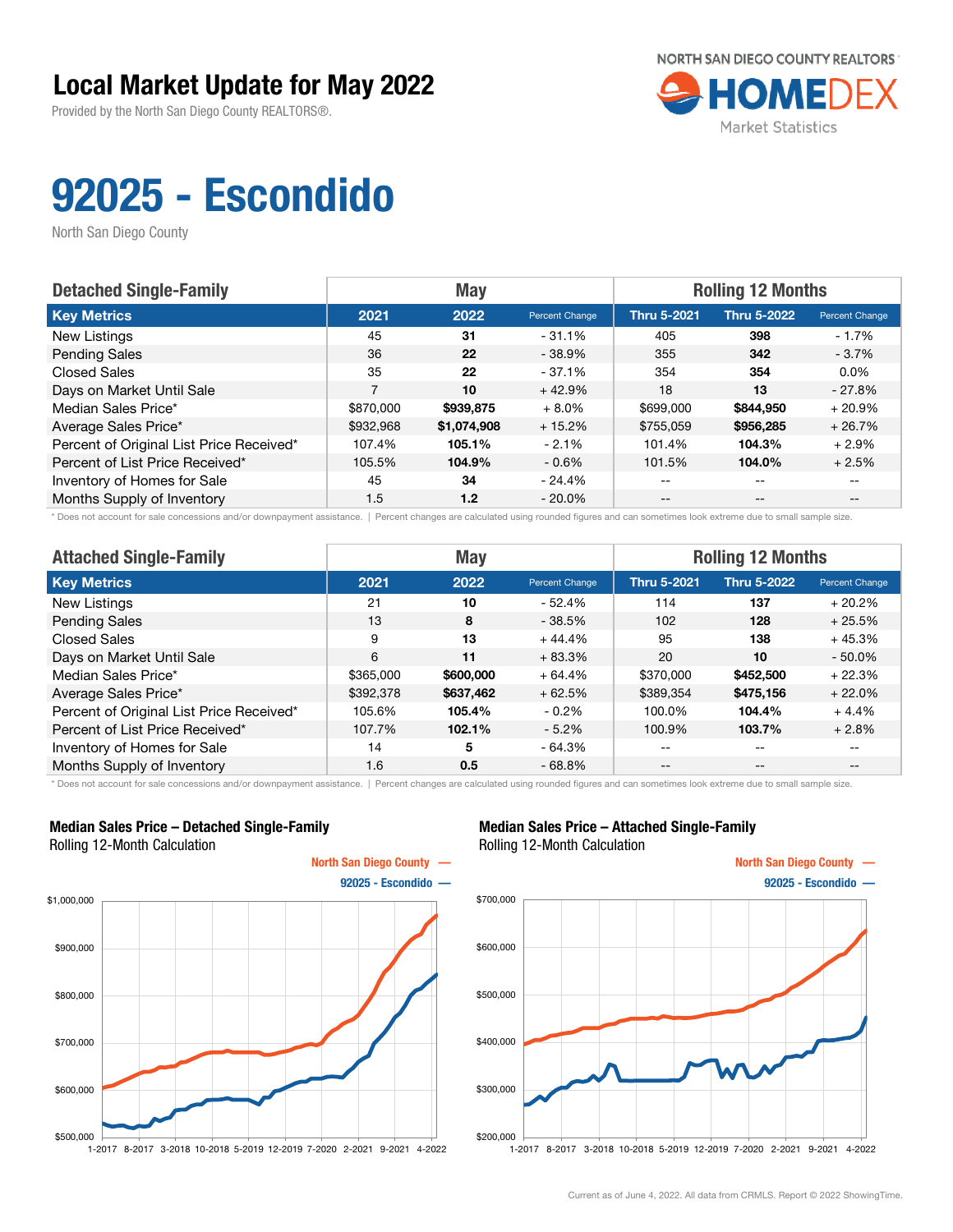Provided by the North San Diego County REALTORS®.



# 92026 - Escondido

North San Diego County

| <b>Detached Single-Family</b>            |           | <b>May</b> |                | <b>Rolling 12 Months</b> |                    |                       |  |
|------------------------------------------|-----------|------------|----------------|--------------------------|--------------------|-----------------------|--|
| <b>Key Metrics</b>                       | 2021      | 2022       | Percent Change | <b>Thru 5-2021</b>       | <b>Thru 5-2022</b> | <b>Percent Change</b> |  |
| New Listings                             | 70        | 68         | $-2.9\%$       | 742                      | 700                | - 5.7%                |  |
| <b>Pending Sales</b>                     | 71        | 48         | $-32.4%$       | 682                      | 602                | $-11.7%$              |  |
| <b>Closed Sales</b>                      | 54        | 35         | $-35.2%$       | 666                      | 626                | $-6.0\%$              |  |
| Days on Market Until Sale                | 20        | 8          | $-60.0\%$      | 22                       | 16                 | $-27.3%$              |  |
| Median Sales Price*                      | \$774.950 | \$875,000  | $+12.9%$       | \$630,500                | \$755,500          | $+19.8%$              |  |
| Average Sales Price*                     | \$761.551 | \$895,314  | $+17.6%$       | \$653,101                | \$805,308          | $+23.3%$              |  |
| Percent of Original List Price Received* | 104.2%    | 104.0%     | $-0.2\%$       | 101.0%                   | 102.8%             | $+1.8%$               |  |
| Percent of List Price Received*          | 103.8%    | 104.0%     | $+0.2%$        | 100.8%                   | 102.7%             | $+1.9%$               |  |
| Inventory of Homes for Sale              | 67        | 73         | $+9.0%$        | $- -$                    | $\qquad \qquad -$  |                       |  |
| Months Supply of Inventory               | 1.2       | 1.5        | $+25.0%$       | $- -$                    | $- -$              |                       |  |

\* Does not account for sale concessions and/or downpayment assistance. | Percent changes are calculated using rounded figures and can sometimes look extreme due to small sample size.

| <b>Attached Single-Family</b>            |           | <b>May</b> |                       | <b>Rolling 12 Months</b> |                    |                |  |
|------------------------------------------|-----------|------------|-----------------------|--------------------------|--------------------|----------------|--|
| <b>Key Metrics</b>                       | 2021      | 2022       | <b>Percent Change</b> | <b>Thru 5-2021</b>       | <b>Thru 5-2022</b> | Percent Change |  |
| New Listings                             | 20        | 22         | $+10.0\%$             | 173                      | 167                | - 3.5%         |  |
| <b>Pending Sales</b>                     | 15        | 19         | $+26.7%$              | 159                      | 152                | - 4.4%         |  |
| Closed Sales                             | 11        | 13         | $+18.2%$              | 148                      | 152                | $+2.7%$        |  |
| Days on Market Until Sale                | 7         | 6          | $-14.3%$              | 15                       | 9                  | $-40.0%$       |  |
| Median Sales Price*                      | \$430,000 | \$580,000  | $+34.9%$              | \$413,000                | \$471,000          | $+14.0%$       |  |
| Average Sales Price*                     | \$429,659 | \$535,885  | $+24.7%$              | \$413,964                | \$483,450          | $+16.8%$       |  |
| Percent of Original List Price Received* | 105.4%    | 108.9%     | $+3.3%$               | 101.0%                   | 105.4%             | $+4.4%$        |  |
| Percent of List Price Received*          | 105.4%    | 107.6%     | $+2.1%$               | 101.2%                   | 104.6%             | $+3.4%$        |  |
| Inventory of Homes for Sale              | 14        | 16         | $+14.3%$              | --                       | $\qquad \qquad -$  | $- -$          |  |
| Months Supply of Inventory               | 1.1       | 1.3        | $+18.2%$              | --                       | $\qquad \qquad -$  | $- -$          |  |

\* Does not account for sale concessions and/or downpayment assistance. | Percent changes are calculated using rounded figures and can sometimes look extreme due to small sample size.

#### Median Sales Price – Detached Single-Family Rolling 12-Month Calculation



#### Median Sales Price – Attached Single-Family Rolling 12-Month Calculation

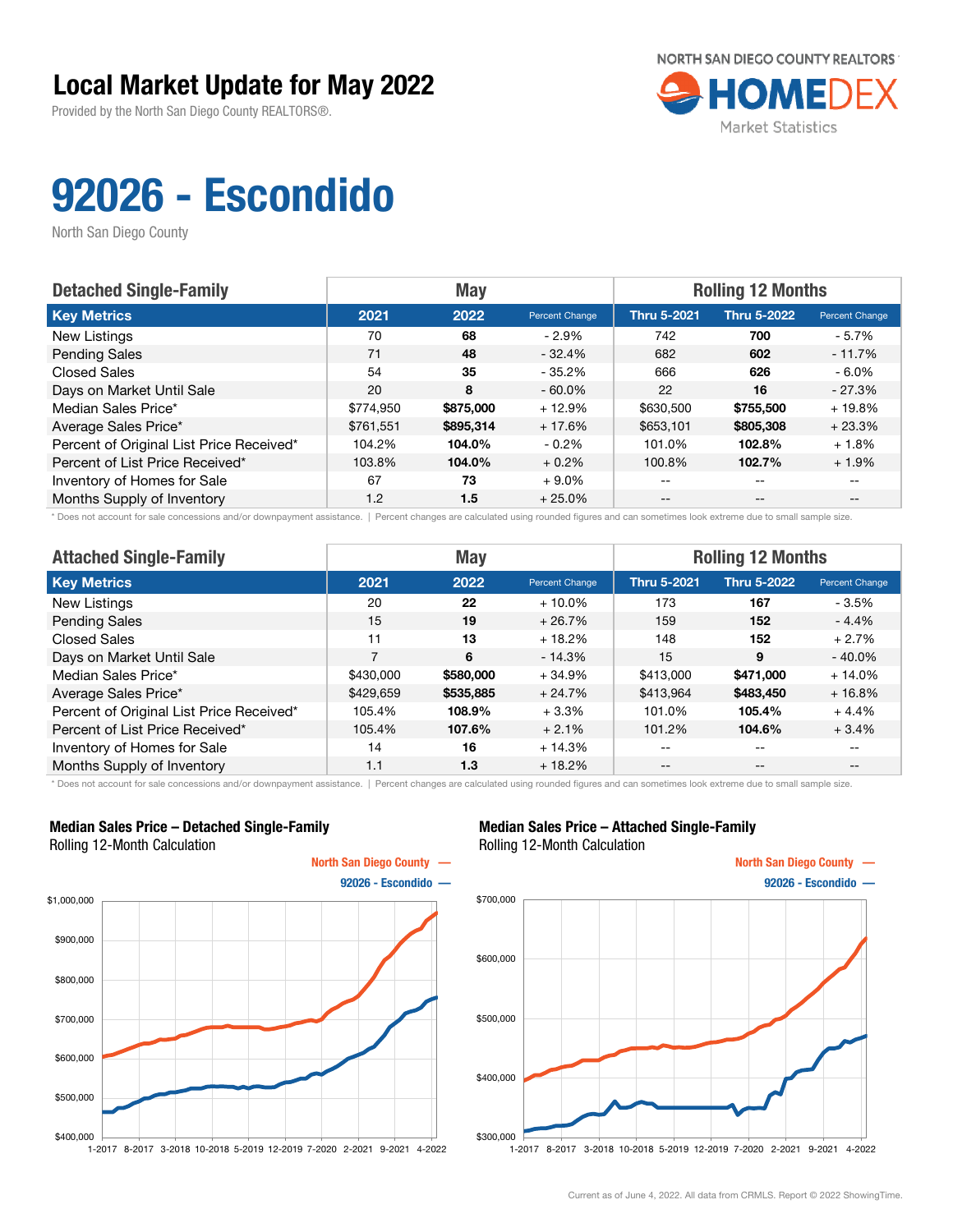Provided by the North San Diego County REALTORS®.



# 92027 - Escondido

North San Diego County

| <b>Detached Single-Family</b>            |           | <b>May</b> |                | <b>Rolling 12 Months</b> |                    |                       |  |
|------------------------------------------|-----------|------------|----------------|--------------------------|--------------------|-----------------------|--|
| <b>Key Metrics</b>                       | 2021      | 2022       | Percent Change | <b>Thru 5-2021</b>       | <b>Thru 5-2022</b> | <b>Percent Change</b> |  |
| New Listings                             | 63        | 53         | - 15.9%        | 629                      | 611                | - 2.9%                |  |
| <b>Pending Sales</b>                     | 59        | 42         | $-28.8%$       | 574                      | 513                | $-10.6%$              |  |
| <b>Closed Sales</b>                      | 54        | 33         | $-38.9%$       | 562                      | 545                | $-3.0\%$              |  |
| Days on Market Until Sale                | 10        | 8          | $-20.0\%$      | 16                       | 13                 | $-18.8%$              |  |
| Median Sales Price*                      | \$747.500 | \$815,000  | $+9.0%$        | \$610,000                | \$732,000          | $+20.0%$              |  |
| Average Sales Price*                     | \$724,418 | \$852,561  | $+17.7%$       | \$643,882                | \$780,509          | $+21.2%$              |  |
| Percent of Original List Price Received* | 104.7%    | 105.5%     | $+0.8\%$       | 101.7%                   | 104.0%             | $+2.3%$               |  |
| Percent of List Price Received*          | 104.3%    | 105.3%     | $+1.0%$        | 101.4%                   | 103.6%             | $+2.2%$               |  |
| Inventory of Homes for Sale              | 55        | 48         | $-12.7%$       | $- -$                    | $\qquad \qquad -$  |                       |  |
| Months Supply of Inventory               | 1.1       | 1.1        | $0.0\%$        | $- -$                    | $- -$              |                       |  |

\* Does not account for sale concessions and/or downpayment assistance. | Percent changes are calculated using rounded figures and can sometimes look extreme due to small sample size.

| <b>Attached Single-Family</b>            |           | <b>May</b> |                | <b>Rolling 12 Months</b> |                   |                |  |
|------------------------------------------|-----------|------------|----------------|--------------------------|-------------------|----------------|--|
| <b>Key Metrics</b>                       | 2021      | 2022       | Percent Change | <b>Thru 5-2021</b>       | Thru 5-2022       | Percent Change |  |
| New Listings                             | 14        | 17         | $+21.4%$       | 124                      | 144               | $+16.1%$       |  |
| <b>Pending Sales</b>                     | 7         | $12 \,$    | $+71.4%$       | 103                      | 129               | $+25.2%$       |  |
| <b>Closed Sales</b>                      | 3         | 10         | $+233.3%$      | 107                      | 125               | $+16.8%$       |  |
| Days on Market Until Sale                | 9         |            | $-22.2%$       | 21                       | 8                 | $-61.9%$       |  |
| Median Sales Price*                      | \$365,000 | \$392,500  | $+7.5%$        | \$303,000                | \$380,000         | $+25.4%$       |  |
| Average Sales Price*                     | \$331,000 | \$433,000  | $+30.8%$       | \$323,409                | \$420,026         | $+29.9%$       |  |
| Percent of Original List Price Received* | 102.8%    | 101.4%     | $-1.4\%$       | 100.1%                   | 103.5%            | $+3.4%$        |  |
| Percent of List Price Received*          | 102.8%    | 104.3%     | $+1.5%$        | 100.5%                   | 103.0%            | $+2.5%$        |  |
| Inventory of Homes for Sale              | 18        | 12         | $-33.3%$       | --                       | $\qquad \qquad -$ | $- -$          |  |
| Months Supply of Inventory               | 2.1       | 1.1        | $-47.6%$       | $- -$                    | $\qquad \qquad -$ | $- -$          |  |

\* Does not account for sale concessions and/or downpayment assistance. | Percent changes are calculated using rounded figures and can sometimes look extreme due to small sample size.

#### Median Sales Price – Detached Single-Family Rolling 12-Month Calculation



#### Median Sales Price – Attached Single-Family Rolling 12-Month Calculation

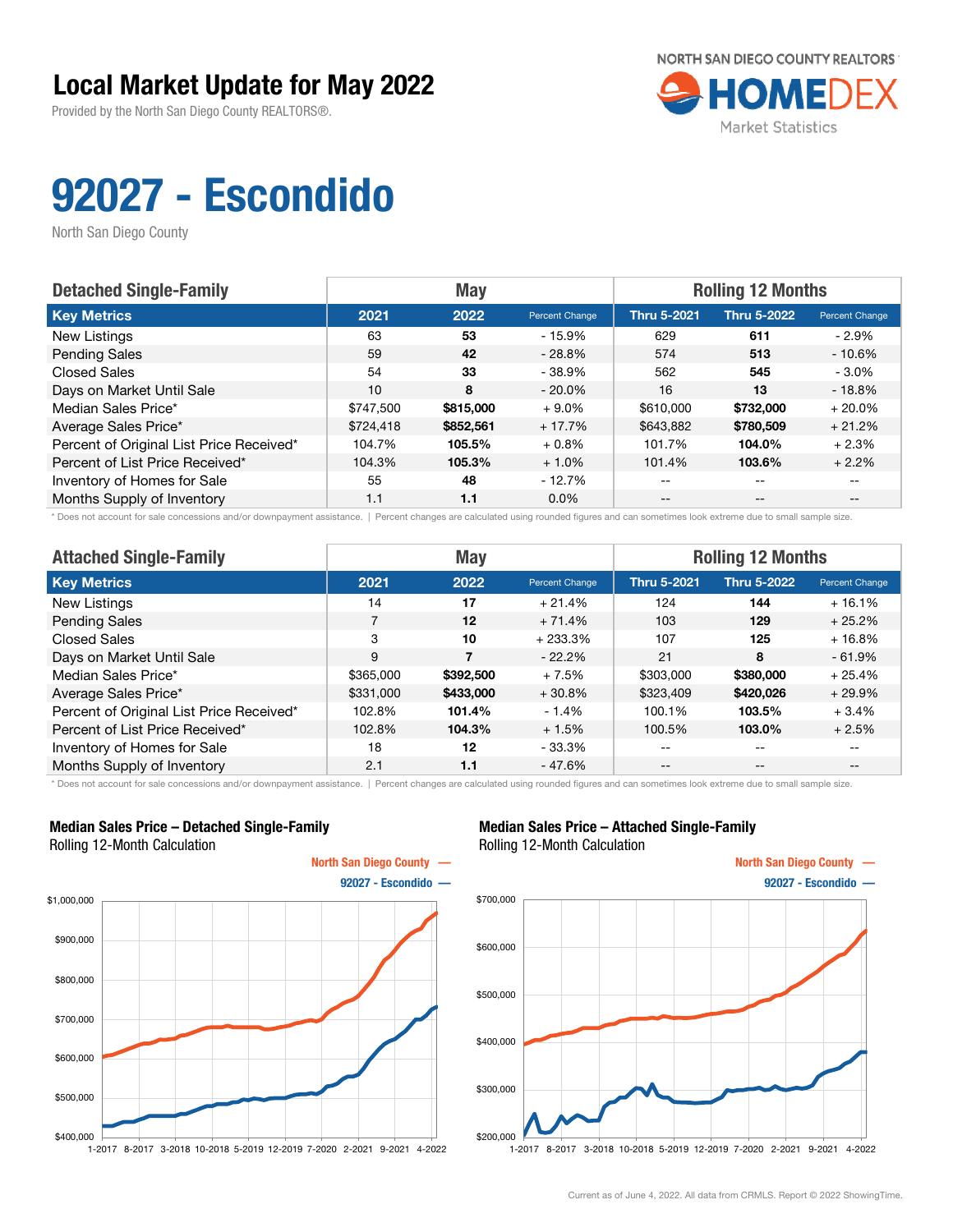Provided by the North San Diego County REALTORS®.



# 92028 - Fallbrook

North San Diego County

| <b>Detached Single-Family</b>            |           | <b>May</b> |                | <b>Rolling 12 Months</b> |                    |                       |  |
|------------------------------------------|-----------|------------|----------------|--------------------------|--------------------|-----------------------|--|
| <b>Key Metrics</b>                       | 2021      | 2022       | Percent Change | <b>Thru 5-2021</b>       | <b>Thru 5-2022</b> | <b>Percent Change</b> |  |
| New Listings                             | 108       | 81         | $-25.0\%$      | 1.098                    | 1,011              | - 7.9%                |  |
| <b>Pending Sales</b>                     | 85        | 58         | $-31.8\%$      | 1.003                    | 890                | $-11.3%$              |  |
| <b>Closed Sales</b>                      | 77        | 75         | $-2.6%$        | 998                      | 917                | $-8.1%$               |  |
| Days on Market Until Sale                | 26        | 14         | $-46.2%$       | 28                       | 19                 | $-32.1%$              |  |
| Median Sales Price*                      | \$754,000 | \$850,000  | $+12.7%$       | \$669,500                | \$780,000          | $+16.5%$              |  |
| Average Sales Price*                     | \$848,949 | \$964,635  | $+13.6%$       | \$731,224                | \$876,173          | $+19.8%$              |  |
| Percent of Original List Price Received* | 102.2%    | 104.1%     | $+1.9%$        | 99.8%                    | 102.5%             | $+2.7%$               |  |
| Percent of List Price Received*          | 102.3%    | 103.9%     | $+1.6%$        | 100.4%                   | 102.7%             | $+2.3%$               |  |
| Inventory of Homes for Sale              | 131       | 98         | $-25.2\%$      | --                       | --                 |                       |  |
| Months Supply of Inventory               | 1.6       | 1.3        | $-18.8%$       | $- -$                    | $-$                | $- -$                 |  |

\* Does not account for sale concessions and/or downpayment assistance. | Percent changes are calculated using rounded figures and can sometimes look extreme due to small sample size.

| <b>Attached Single-Family</b>            |           | <b>May</b> |                | <b>Rolling 12 Months</b> |                    |                |  |
|------------------------------------------|-----------|------------|----------------|--------------------------|--------------------|----------------|--|
| <b>Key Metrics</b>                       | 2021      | 2022       | Percent Change | <b>Thru 5-2021</b>       | <b>Thru 5-2022</b> | Percent Change |  |
| New Listings                             | 6         | 5          | $-16.7%$       | 54                       | 45                 | $-16.7%$       |  |
| <b>Pending Sales</b>                     | 5         | 3          | $-40.0\%$      | 47                       | 40                 | $-14.9%$       |  |
| <b>Closed Sales</b>                      | 3         | 3          | $0.0\%$        | 42                       | 42                 | $0.0\%$        |  |
| Days on Market Until Sale                | 10        | 6          | $-40.0\%$      | 25                       | 21                 | $-16.0%$       |  |
| Median Sales Price*                      | \$440,000 | \$643,000  | $+46.1%$       | \$457,000                | \$560,000          | $+22.5%$       |  |
| Average Sales Price*                     | \$398,333 | \$631,000  | $+58.4%$       | \$448,384                | \$566,337          | $+26.3%$       |  |
| Percent of Original List Price Received* | 110.9%    | 107.4%     | $-3.2\%$       | 99.8%                    | 99.8%              | $0.0\%$        |  |
| Percent of List Price Received*          | 110.9%    | 107.4%     | $-3.2\%$       | 100.8%                   | 101.1%             | $+0.3%$        |  |
| Inventory of Homes for Sale              |           | 5          | $-28.6%$       | --                       | $- -$              | --             |  |
| Months Supply of Inventory               | 1.8       | 1.5        | $-16.7%$       | --                       | $- -$              |                |  |

\* Does not account for sale concessions and/or downpayment assistance. | Percent changes are calculated using rounded figures and can sometimes look extreme due to small sample size.

#### Median Sales Price – Detached Single-Family Rolling 12-Month Calculation



#### Median Sales Price – Attached Single-Family Rolling 12-Month Calculation

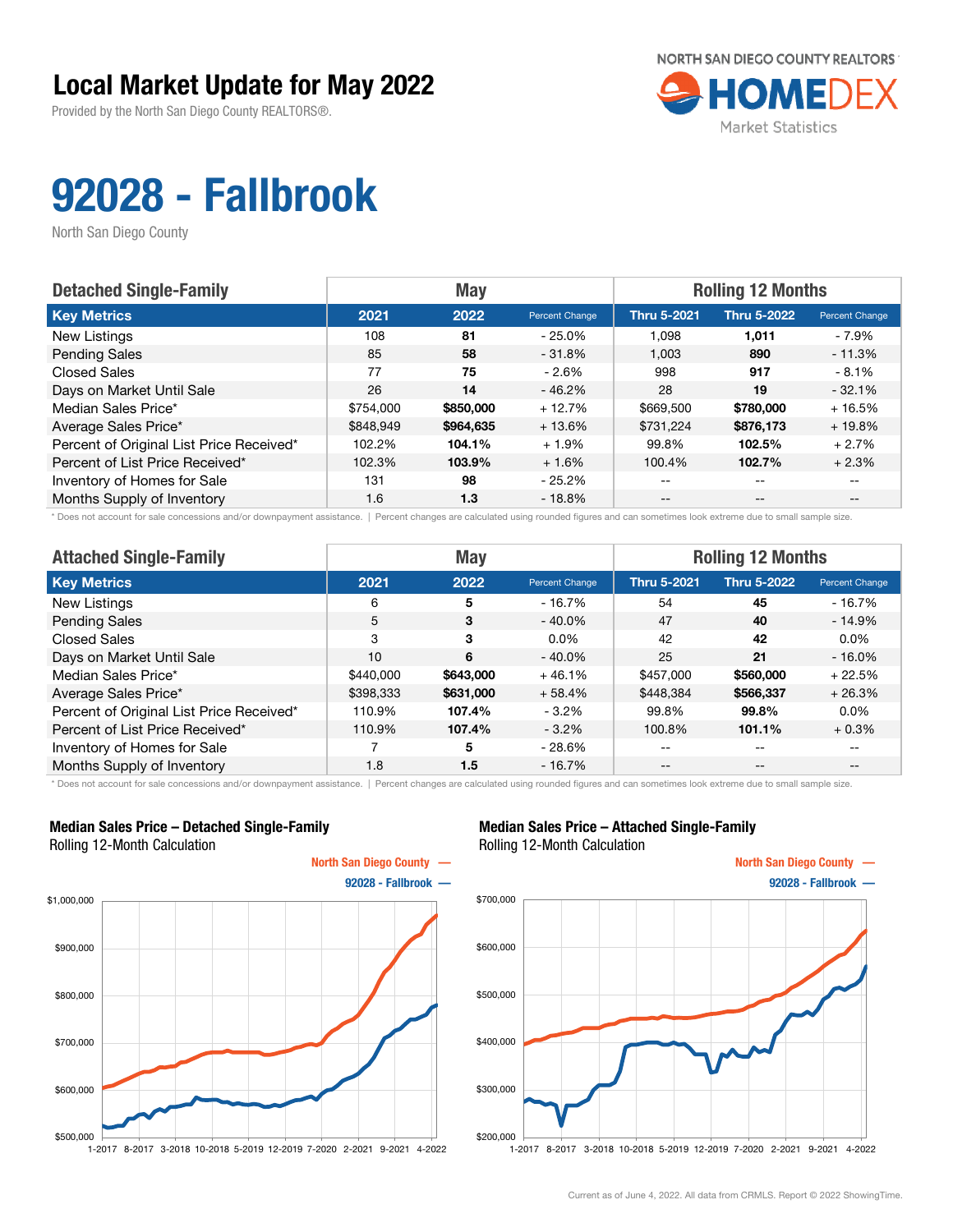Provided by the North San Diego County REALTORS®.



# 92029 - Escondido

North San Diego County

| <b>Detached Single-Family</b>            |             | <b>May</b>  |                | <b>Rolling 12 Months</b> |                    |                       |  |
|------------------------------------------|-------------|-------------|----------------|--------------------------|--------------------|-----------------------|--|
| <b>Key Metrics</b>                       | 2021        | 2022        | Percent Change | <b>Thru 5-2021</b>       | <b>Thru 5-2022</b> | <b>Percent Change</b> |  |
| New Listings                             | 33          | 30          | $-9.1%$        | 375                      | 345                | $-8.0\%$              |  |
| <b>Pending Sales</b>                     | 34          | 20          | $-41.2%$       | 348                      | 296                | $-14.9%$              |  |
| <b>Closed Sales</b>                      | 30          | 31          | $+3.3%$        | 346                      | 308                | $-11.0%$              |  |
| Days on Market Until Sale                | 10          | 12          | $+20.0%$       | 22                       | 13                 | $-40.9%$              |  |
| Median Sales Price*                      | \$1,037,500 | \$1,250,000 | $+20.5%$       | \$815,000                | \$1,080,000        | $+32.5%$              |  |
| Average Sales Price*                     | \$1,139,880 | \$1,455,849 | $+27.7%$       | \$865,172                | \$1,156,935        | $+33.7%$              |  |
| Percent of Original List Price Received* | 104.8%      | 106.8%      | $+1.9%$        | 100.4%                   | 104.0%             | $+3.6%$               |  |
| Percent of List Price Received*          | 103.8%      | 106.1%      | $+2.2%$        | 100.5%                   | 103.8%             | $+3.3%$               |  |
| Inventory of Homes for Sale              | 32          | 37          | $+15.6%$       | --                       | $- -$              |                       |  |
| Months Supply of Inventory               | 1.1         | 1.5         | $+36.4%$       | $- -$                    | $\qquad \qquad -$  |                       |  |

\* Does not account for sale concessions and/or downpayment assistance. | Percent changes are calculated using rounded figures and can sometimes look extreme due to small sample size.

| <b>Attached Single-Family</b>            | <b>May</b> |           |                | <b>Rolling 12 Months</b> |             |                |  |
|------------------------------------------|------------|-----------|----------------|--------------------------|-------------|----------------|--|
| <b>Key Metrics</b>                       | 2021       | 2022      | Percent Change | <b>Thru 5-2021</b>       | Thru 5-2022 | Percent Change |  |
| New Listings                             |            | 0         | $-100.0\%$     | 17                       | 13          | $-23.5%$       |  |
| <b>Pending Sales</b>                     |            |           | $0.0\%$        | 18                       | 13          | $-27.8%$       |  |
| Closed Sales                             | 0          |           | --             | 19                       | 13          | $-31.6%$       |  |
| Days on Market Until Sale                | 0          | 4         | $- -$          | 14                       | 11          | $-21.4%$       |  |
| Median Sales Price*                      | \$0        | \$715,000 | $- -$          | \$425,000                | \$610,000   | $+43.5%$       |  |
| Average Sales Price*                     | \$0        | \$715,000 | $- -$          | \$445,674                | \$632,077   | $+41.8%$       |  |
| Percent of Original List Price Received* | 0.0%       | 110.0%    |                | 100.6%                   | 102.3%      | $+1.7%$        |  |
| Percent of List Price Received*          | $0.0\%$    | 110.0%    | $- -$          | 101.0%                   | 102.0%      | $+1.0%$        |  |
| Inventory of Homes for Sale              | $\Omega$   | $\Omega$  | $- -$          | --                       | --          | $- -$          |  |
| Months Supply of Inventory               | 0.0        | 0.0       | --             | --                       | $- -$       | --             |  |

\* Does not account for sale concessions and/or downpayment assistance. | Percent changes are calculated using rounded figures and can sometimes look extreme due to small sample size.

#### Median Sales Price – Detached Single-Family Rolling 12-Month Calculation



#### Median Sales Price – Attached Single-Family Rolling 12-Month Calculation

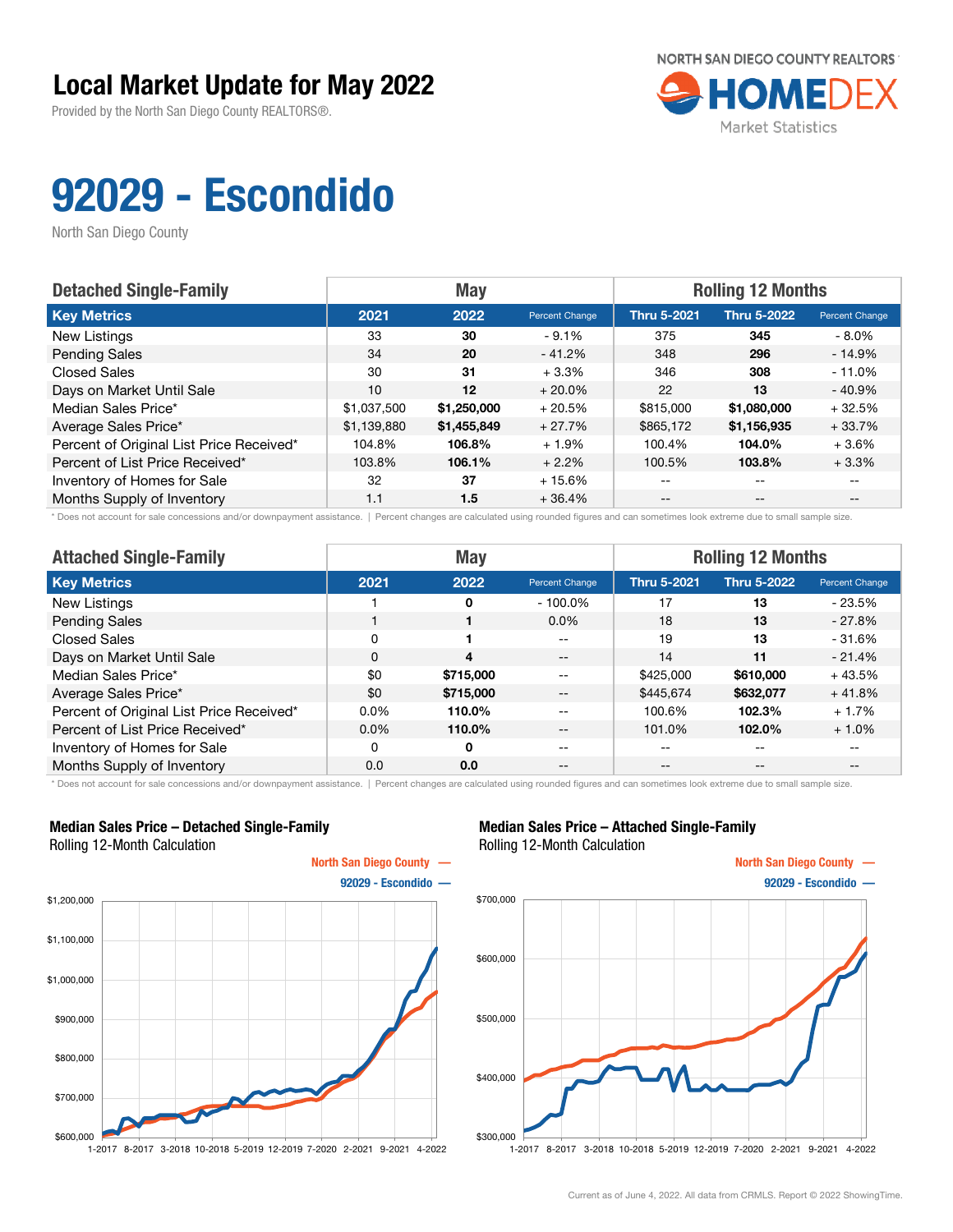Provided by the North San Diego County REALTORS®.



## 92069 - San Marcos

North San Diego County

| <b>Detached Single-Family</b>            |           | <b>May</b> |                | <b>Rolling 12 Months</b> |                    |                |  |
|------------------------------------------|-----------|------------|----------------|--------------------------|--------------------|----------------|--|
| <b>Key Metrics</b>                       | 2021      | 2022       | Percent Change | <b>Thru 5-2021</b>       | <b>Thru 5-2022</b> | Percent Change |  |
| New Listings                             | 49        | 35         | $-28.6%$       | 447                      | 438                | - 2.0%         |  |
| <b>Pending Sales</b>                     | 42        | 38         | $-9.5%$        | 404                      | 390                | $-3.5%$        |  |
| <b>Closed Sales</b>                      | 35        | 28         | $-20.0\%$      | 392                      | 396                | $+1.0%$        |  |
| Days on Market Until Sale                | 8         | 14         | $+75.0%$       | 18                       | 14                 | $-22.2%$       |  |
| Median Sales Price*                      | \$761,777 | \$890,000  | $+16.8%$       | \$695,000                | \$828,750          | $+19.2%$       |  |
| Average Sales Price*                     | \$760.188 | \$874,664  | $+15.1%$       | \$699,060                | \$876,355          | $+25.4%$       |  |
| Percent of Original List Price Received* | 104.9%    | 105.1%     | $+0.2%$        | 101.3%                   | 103.8%             | $+2.5%$        |  |
| Percent of List Price Received*          | 104.5%    | 104.6%     | $+0.1%$        | 101.5%                   | 103.8%             | $+2.3%$        |  |
| Inventory of Homes for Sale              | 50        | 29         | - 42.0%        | $- -$                    | $-$                |                |  |
| Months Supply of Inventory               | 1.5       | 0.9        | $-40.0\%$      | $- -$                    | $- -$              |                |  |

\* Does not account for sale concessions and/or downpayment assistance. | Percent changes are calculated using rounded figures and can sometimes look extreme due to small sample size.

| <b>Attached Single-Family</b>            |           | <b>May</b> |                | <b>Rolling 12 Months</b> |                    |                |  |
|------------------------------------------|-----------|------------|----------------|--------------------------|--------------------|----------------|--|
| <b>Key Metrics</b>                       | 2021      | 2022       | Percent Change | <b>Thru 5-2021</b>       | <b>Thru 5-2022</b> | Percent Change |  |
| New Listings                             | 13        | 11         | $-15.4%$       | 91                       | 119                | $+30.8\%$      |  |
| <b>Pending Sales</b>                     | 9         | 6          | $-33.3%$       | 87                       | 103                | $+18.4%$       |  |
| <b>Closed Sales</b>                      | 8         | 16         | $+100.0\%$     | 89                       | 109                | $+22.5%$       |  |
| Days on Market Until Sale                | 17        | 13         | $-23.5%$       | 18                       | 10                 | $-44.4%$       |  |
| Median Sales Price*                      | \$444.375 | \$602,500  | $+35.6%$       | \$453,000                | \$550,000          | $+21.4%$       |  |
| Average Sales Price*                     | \$499,531 | \$615,438  | $+23.2%$       | \$442,744                | \$557,894          | $+26.0\%$      |  |
| Percent of Original List Price Received* | 105.3%    | 103.4%     | - 1.8%         | 101.6%                   | 104.1%             | $+2.5%$        |  |
| Percent of List Price Received*          | 104.8%    | 103.0%     | $-1.7\%$       | 101.6%                   | 103.4%             | $+1.8%$        |  |
| Inventory of Homes for Sale              | 8         | 6          | $-25.0%$       | --                       | $- -$              | $- -$          |  |
| Months Supply of Inventory               | 1.1       | 0.7        | $-36.4%$       | $ -$                     | $- -$              | --             |  |

\* Does not account for sale concessions and/or downpayment assistance. | Percent changes are calculated using rounded figures and can sometimes look extreme due to small sample size.

#### Median Sales Price – Detached Single-Family Rolling 12-Month Calculation



#### Median Sales Price – Attached Single-Family Rolling 12-Month Calculation

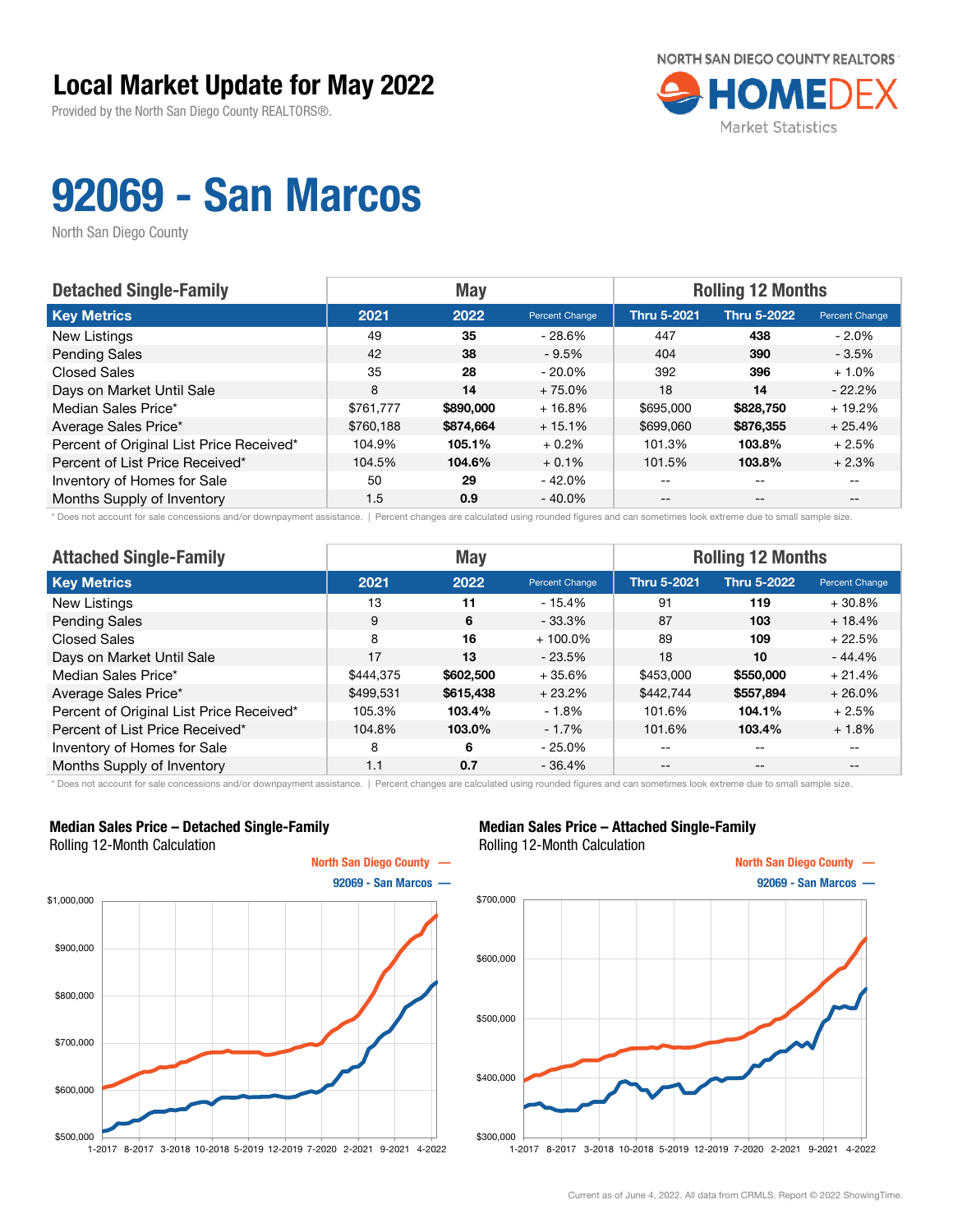Provided by the North San Diego County REALTORS®.



# 92078 - San Marcos

North San Diego County

| <b>Detached Single-Family</b>            |             | <b>May</b>  |                | <b>Rolling 12 Months</b> |                    |                |  |
|------------------------------------------|-------------|-------------|----------------|--------------------------|--------------------|----------------|--|
| <b>Key Metrics</b>                       | 2021        | 2022        | Percent Change | <b>Thru 5-2021</b>       | <b>Thru 5-2022</b> | Percent Change |  |
| New Listings                             | 78          | 58          | $-25.6%$       | 751                      | 564                | $-24.9\%$      |  |
| <b>Pending Sales</b>                     | 60          | 40          | $-33.3\%$      | 710                      | 529                | $-25.5%$       |  |
| <b>Closed Sales</b>                      | 49          | 46          | $-6.1%$        | 700                      | 555                | $-20.7%$       |  |
| Days on Market Until Sale                | 8           | 8           | $0.0\%$        | 19                       | $12 \,$            | $-36.8%$       |  |
| Median Sales Price*                      | \$1,040,000 | \$1,195,000 | $+14.9%$       | \$800,000                | \$1,062,500        | $+32.8%$       |  |
| Average Sales Price*                     | \$1,099,824 | \$1,245,704 | $+13.3%$       | \$844,220                | \$1,074,889        | $+27.3%$       |  |
| Percent of Original List Price Received* | 109.2%      | 105.9%      | $-3.0\%$       | 101.4%                   | 105.1%             | $+3.6%$        |  |
| Percent of List Price Received*          | 107.8%      | 106.0%      | $-1.7%$        | 101.6%                   | 104.8%             | $+3.1%$        |  |
| Inventory of Homes for Sale              | 56          | 39          | $-30.4%$       | $- -$                    | $-$                |                |  |
| Months Supply of Inventory               | 0.9         | 0.9         | $0.0\%$        | $- -$                    | $- -$              |                |  |

Does not account for sale concessions and/or downpayment assistance. | Percent changes are calculated using rounded figures and can sometimes look extreme due to small sample size.

| <b>Attached Single-Family</b>            |           | <b>May</b> |                | <b>Rolling 12 Months</b> |                    |                |  |
|------------------------------------------|-----------|------------|----------------|--------------------------|--------------------|----------------|--|
| <b>Key Metrics</b>                       | 2021      | 2022       | Percent Change | <b>Thru 5-2021</b>       | <b>Thru 5-2022</b> | Percent Change |  |
| New Listings                             | 22        | 26         | $+18.2%$       | 254                      | 292                | $+15.0%$       |  |
| <b>Pending Sales</b>                     | 15        | 17         | $+13.3%$       | 237                      | 275                | $+16.0\%$      |  |
| Closed Sales                             | 28        | 20         | $-28.6%$       | 249                      | 272                | $+9.2%$        |  |
| Days on Market Until Sale                | 12        | 10         | $-16.7%$       | 15                       | 13                 | $-13.3%$       |  |
| Median Sales Price*                      | \$587,500 | \$755,000  | $+28.5%$       | \$515,000                | \$650,000          | $+26.2%$       |  |
| Average Sales Price*                     | \$546,762 | \$699,098  | $+27.9%$       | \$512,140                | \$638,064          | $+24.6%$       |  |
| Percent of Original List Price Received* | 106.1%    | 107.5%     | $+1.3%$        | 101.4%                   | 103.6%             | $+2.2%$        |  |
| Percent of List Price Received*          | 105.3%    | 106.2%     | $+0.9%$        | 101.4%                   | 103.4%             | $+2.0%$        |  |
| Inventory of Homes for Sale              | 22        | 16         | $-27.3%$       | --                       | $\qquad \qquad -$  | --             |  |
| Months Supply of Inventory               | 1.1       | 0.7        | $-36.4%$       | $- -$                    | $- -$              | --             |  |

\* Does not account for sale concessions and/or downpayment assistance. | Percent changes are calculated using rounded figures and can sometimes look extreme due to small sample size.

#### Median Sales Price – Detached Single-Family Rolling 12-Month Calculation



#### Median Sales Price – Attached Single-Family Rolling 12-Month Calculation

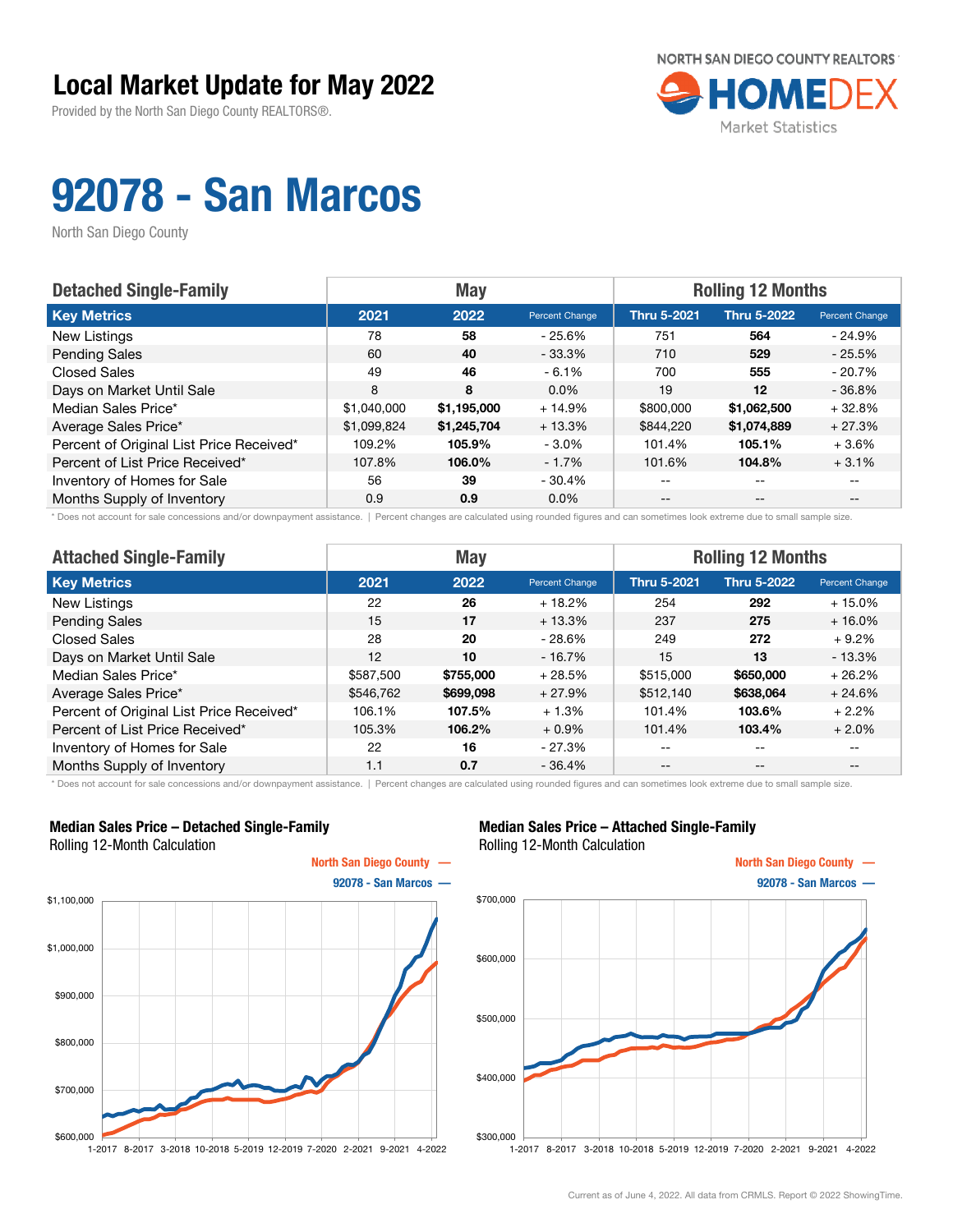Provided by the North San Diego County REALTORS®.



## 92081 - Vista

North San Diego County

| <b>Detached Single-Family</b>            |           | <b>May</b>  |                | <b>Rolling 12 Months</b> |                    |                       |  |
|------------------------------------------|-----------|-------------|----------------|--------------------------|--------------------|-----------------------|--|
| <b>Key Metrics</b>                       | 2021      | 2022        | Percent Change | <b>Thru 5-2021</b>       | <b>Thru 5-2022</b> | <b>Percent Change</b> |  |
| New Listings                             | 24        | 34          | $+41.7%$       | 357                      | 341                | - 4.5%                |  |
| <b>Pending Sales</b>                     | 23        | 23          | $0.0\%$        | 344                      | 308                | $-10.5%$              |  |
| <b>Closed Sales</b>                      | 20        | 28          | $+40.0%$       | 352                      | 312                | $-11.4%$              |  |
| Days on Market Until Sale                | 8         |             | $-12.5%$       | 16                       | 10                 | $-37.5%$              |  |
| Median Sales Price*                      | \$754,661 | \$982,500   | $+30.2%$       | \$667,918                | \$849,500          | $+27.2%$              |  |
| Average Sales Price*                     | \$776,556 | \$1,027,811 | $+32.4%$       | \$689,772                | \$883,336          | $+28.1%$              |  |
| Percent of Original List Price Received* | 106.9%    | 105.7%      | $-1.1%$        | 101.7%                   | 106.1%             | $+4.3%$               |  |
| Percent of List Price Received*          | 106.0%    | 106.4%      | $+0.4%$        | 101.7%                   | 105.6%             | $+3.8%$               |  |
| Inventory of Homes for Sale              | 15        | 25          | $+66.7%$       | $\qquad \qquad -$        | $- -$              | $- -$                 |  |
| Months Supply of Inventory               | 0.5       | 1.0         | $+100.0\%$     | $- -$                    | $- -$              |                       |  |

\* Does not account for sale concessions and/or downpayment assistance. | Percent changes are calculated using rounded figures and can sometimes look extreme due to small sample size.

| <b>Attached Single-Family</b>            |           | <b>May</b> |                | <b>Rolling 12 Months</b> |                    |                |  |
|------------------------------------------|-----------|------------|----------------|--------------------------|--------------------|----------------|--|
| <b>Key Metrics</b>                       | 2021      | 2022       | Percent Change | <b>Thru 5-2021</b>       | <b>Thru 5-2022</b> | Percent Change |  |
| New Listings                             | 12        | 8          | $-33.3%$       | 111                      | 86                 | $-22.5%$       |  |
| <b>Pending Sales</b>                     | 13        | 9          | $-30.8%$       | 112                      | 81                 | $-27.7\%$      |  |
| Closed Sales                             | 12        |            | $-41.7%$       | 115                      | 87                 | $-24.3%$       |  |
| Days on Market Until Sale                | 10        | 8          | $-20.0\%$      | 26                       | 8                  | $-69.2%$       |  |
| Median Sales Price*                      | \$416,250 | \$530,000  | $+27.3%$       | \$530,000                | \$632,355          | $+19.3%$       |  |
| Average Sales Price*                     | \$488.943 | \$636,563  | $+30.2%$       | \$509,480                | \$633,862          | $+24.4%$       |  |
| Percent of Original List Price Received* | 106.3%    | 100.9%     | $-5.1%$        | 101.6%                   | 103.8%             | $+2.2%$        |  |
| Percent of List Price Received*          | 106.5%    | 100.3%     | $-5.8\%$       | 101.6%                   | 103.0%             | $+1.4%$        |  |
| Inventory of Homes for Sale              | 8         | 5          | $-37.5%$       | --                       | $- -$              | $- -$          |  |
| Months Supply of Inventory               | 0.9       | 0.7        | $-22.2%$       | $- -$                    | $\qquad \qquad -$  | $- -$          |  |

\* Does not account for sale concessions and/or downpayment assistance. | Percent changes are calculated using rounded figures and can sometimes look extreme due to small sample size.

#### Median Sales Price – Detached Single-Family Rolling 12-Month Calculation



#### Median Sales Price – Attached Single-Family Rolling 12-Month Calculation

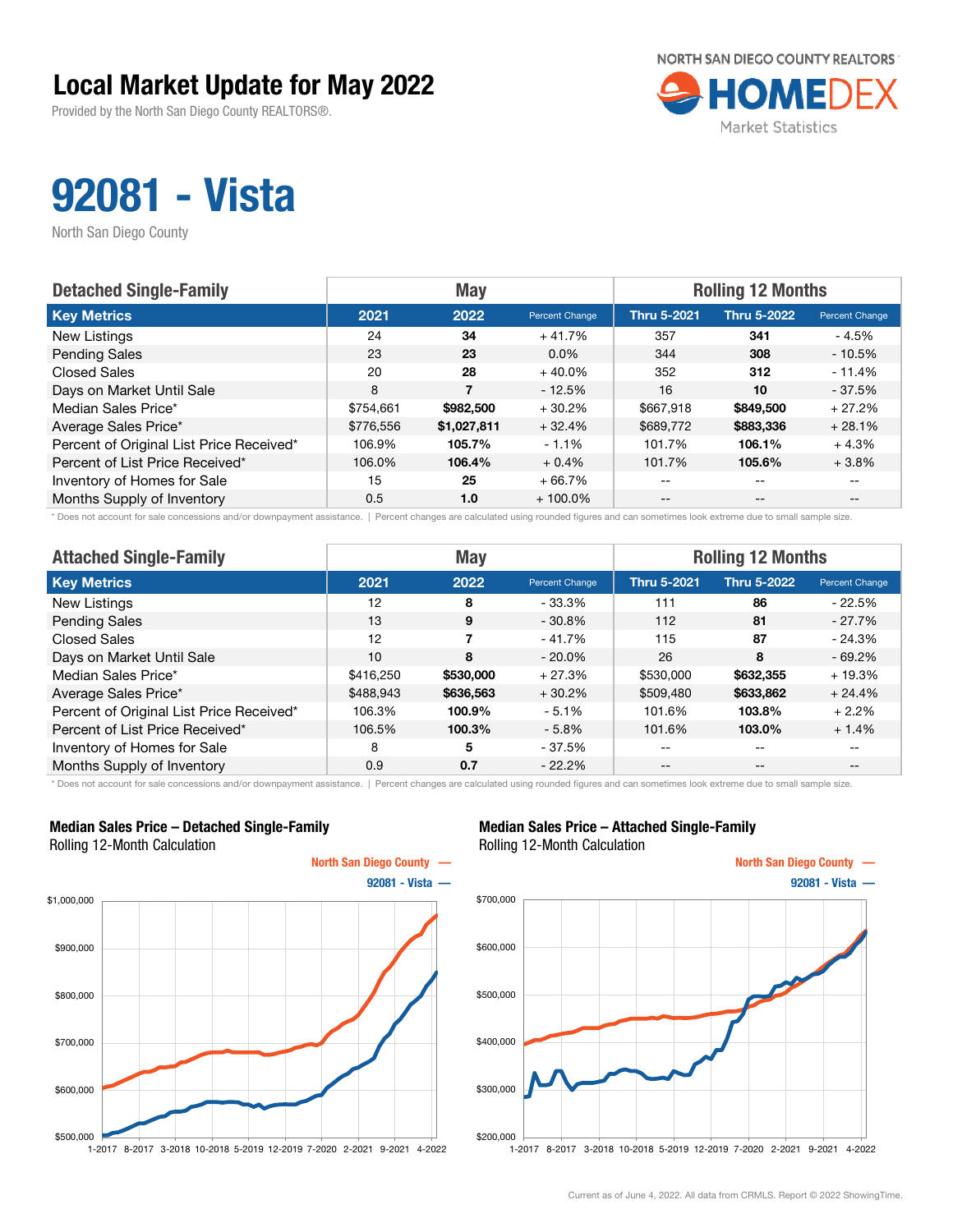Provided by the North San Diego County REALTORS®.



## 92082 - Valley Center

North San Diego County

| <b>Detached Single-Family</b>            |           | <b>May</b> |                | <b>Rolling 12 Months</b> |                    |                       |  |
|------------------------------------------|-----------|------------|----------------|--------------------------|--------------------|-----------------------|--|
| <b>Key Metrics</b>                       | 2021      | 2022       | Percent Change | <b>Thru 5-2021</b>       | <b>Thru 5-2022</b> | <b>Percent Change</b> |  |
| New Listings                             | 25        | 37         | $+48.0%$       | 335                      | 365                | $+9.0\%$              |  |
| <b>Pending Sales</b>                     | 21        | 17         | $-19.0\%$      | 313                      | 303                | $-3.2\%$              |  |
| <b>Closed Sales</b>                      | 19        | 29         | $+52.6%$       | 305                      | 317                | $+3.9%$               |  |
| Days on Market Until Sale                | 29        | 10         | $-65.5%$       | 38                       | 25                 | $-34.2%$              |  |
| Median Sales Price*                      | \$920,000 | \$940,000  | $+2.2%$        | \$731,000                | \$865,000          | $+18.3%$              |  |
| Average Sales Price*                     | \$921.789 | \$981,042  | $+6.4%$        | \$740.861                | \$960,162          | $+29.6%$              |  |
| Percent of Original List Price Received* | 99.6%     | 103.9%     | $+4.3%$        | 99.0%                    | 100.7%             | $+1.7%$               |  |
| Percent of List Price Received*          | 100.9%    | 102.7%     | $+1.8%$        | 99.4%                    | 101.2%             | $+1.8%$               |  |
| Inventory of Homes for Sale              | 48        | 46         | $-4.2%$        | --                       | --                 |                       |  |
| Months Supply of Inventory               | 1.8       | 1.8        | $0.0\%$        | $- -$                    | $-$                | $- -$                 |  |

\* Does not account for sale concessions and/or downpayment assistance. | Percent changes are calculated using rounded figures and can sometimes look extreme due to small sample size.

| <b>Attached Single-Family</b>            | <b>May</b> |                |                | <b>Rolling 12 Months</b> |             |                |  |
|------------------------------------------|------------|----------------|----------------|--------------------------|-------------|----------------|--|
| <b>Key Metrics</b>                       | 2021       | 2022           | Percent Change | <b>Thru 5-2021</b>       | Thru 5-2022 | Percent Change |  |
| New Listings                             | 0          | 2              | --             | 4                        |             | $+75.0%$       |  |
| <b>Pending Sales</b>                     | 0          |                | $- -$          | 4                        | 4           | $0.0\%$        |  |
| Closed Sales                             | 0          | $\mathbf{0}$   | $-$            | 3                        | 4           | $+33.3%$       |  |
| Days on Market Until Sale                | $\Omega$   | $\Omega$       | --             | 4                        | 15          | $+275.0%$      |  |
| Median Sales Price*                      | \$0        | \$0            | $- -$          | \$1,100,000              | \$647,500   | $-41.1%$       |  |
| Average Sales Price*                     | \$0        | \$0            | $- -$          | \$1,235,000              | \$646,225   | - 47.7%        |  |
| Percent of Original List Price Received* | 0.0%       | 0.0%           |                | 92.7%                    | 100.1%      | $+8.0%$        |  |
| Percent of List Price Received*          | $0.0\%$    | $0.0\%$        |                | 92.7%                    | 98.2%       | $+5.9%$        |  |
| Inventory of Homes for Sale              | $\Omega$   | $\overline{2}$ | --             | --                       | --          | $- -$          |  |
| Months Supply of Inventory               | 0.0        | 1.5            | --             | --                       | --          | $- -$          |  |

\* Does not account for sale concessions and/or downpayment assistance. | Percent changes are calculated using rounded figures and can sometimes look extreme due to small sample size.

#### Median Sales Price – Detached Single-Family Rolling 12-Month Calculation



#### Median Sales Price – Attached Single-Family Rolling 12-Month Calculation

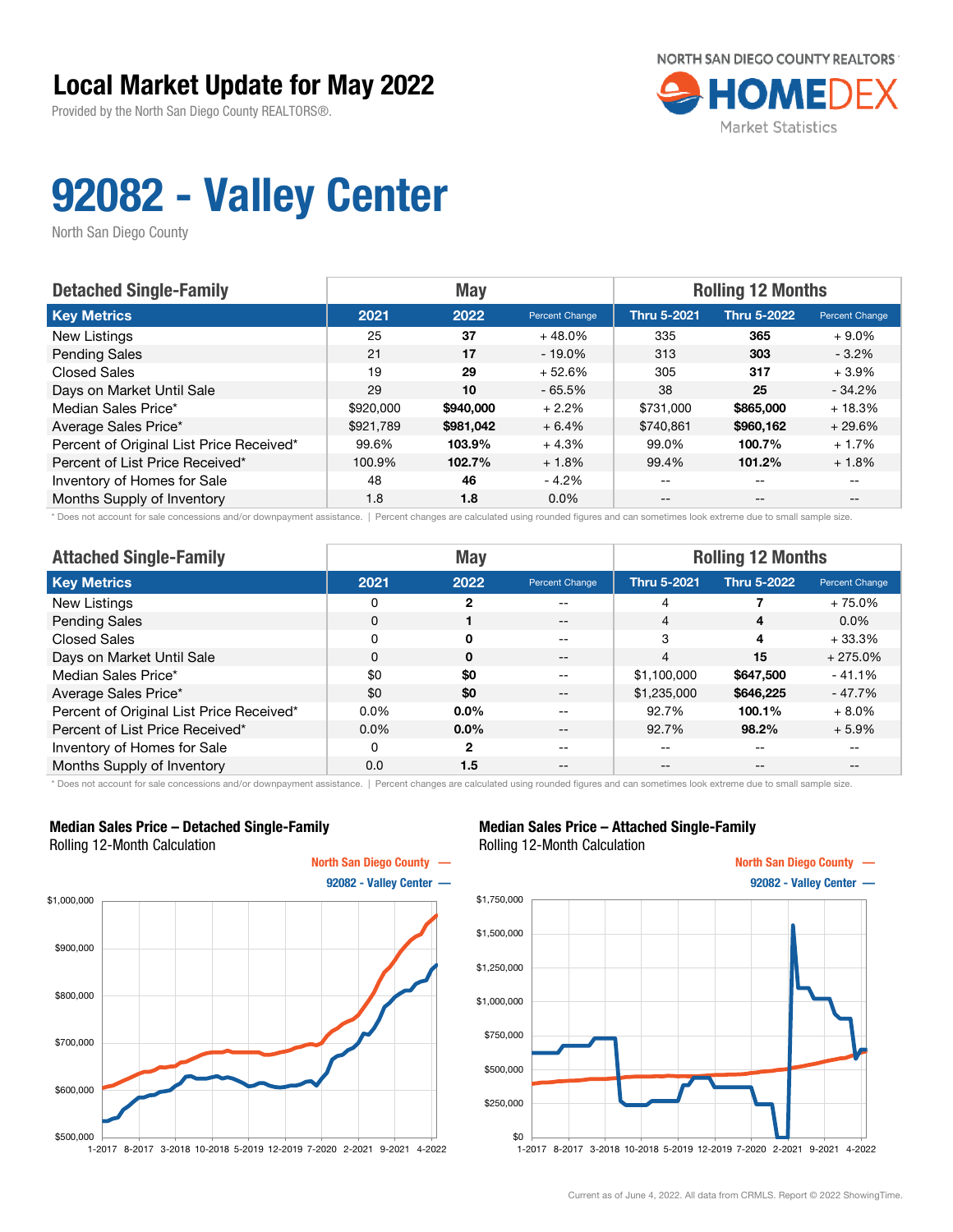Provided by the North San Diego County REALTORS®.



## 92083 - Vista

North San Diego County

| <b>Detached Single-Family</b>            |           | <b>May</b> |                | <b>Rolling 12 Months</b> |                    |                       |  |
|------------------------------------------|-----------|------------|----------------|--------------------------|--------------------|-----------------------|--|
| <b>Key Metrics</b>                       | 2021      | 2022       | Percent Change | <b>Thru 5-2021</b>       | <b>Thru 5-2022</b> | <b>Percent Change</b> |  |
| New Listings                             | 20        | 14         | $-30.0\%$      | 294                      | 269                | - 8.5%                |  |
| <b>Pending Sales</b>                     | 15        | 16         | $+6.7%$        | 276                      | 244                | $-11.6%$              |  |
| <b>Closed Sales</b>                      | 17        | 29         | $+70.6%$       | 282                      | 246                | $-12.8%$              |  |
| Days on Market Until Sale                | 14        | 10         | $-28.6%$       | 22                       | 12                 | $-45.5%$              |  |
| Median Sales Price*                      | \$695,000 | \$762,500  | $+9.7%$        | \$590,000                | \$730,000          | $+23.7%$              |  |
| Average Sales Price*                     | \$679,441 | \$766,900  | $+12.9%$       | \$575,142                | \$728,420          | $+26.7%$              |  |
| Percent of Original List Price Received* | 106.3%    | 104.0%     | $-2.2%$        | 100.8%                   | 104.2%             | $+3.4%$               |  |
| Percent of List Price Received*          | 104.2%    | 103.6%     | $-0.6\%$       | 100.8%                   | 103.5%             | $+2.7%$               |  |
| Inventory of Homes for Sale              | 29        | 15         | - 48.3%        | --                       | $- -$              |                       |  |
| Months Supply of Inventory               | 1.3       | 0.7        | $-46.2%$       | $- -$                    | $- -$              |                       |  |

\* Does not account for sale concessions and/or downpayment assistance. | Percent changes are calculated using rounded figures and can sometimes look extreme due to small sample size.

| <b>Attached Single-Family</b>            |           | <b>May</b> |                | <b>Rolling 12 Months</b> |                    |                |  |
|------------------------------------------|-----------|------------|----------------|--------------------------|--------------------|----------------|--|
| <b>Key Metrics</b>                       | 2021      | 2022       | Percent Change | <b>Thru 5-2021</b>       | <b>Thru 5-2022</b> | Percent Change |  |
| New Listings                             | 10        | 12         | $+20.0\%$      | 99                       | 102                | $+3.0%$        |  |
| <b>Pending Sales</b>                     | 12        | 11         | $-8.3\%$       | 94                       | 89                 | $-5.3\%$       |  |
| <b>Closed Sales</b>                      | 6         | 10         | $+66.7%$       | 88                       | 95                 | $+8.0%$        |  |
| Days on Market Until Sale                | 8         | 9          | $+12.5%$       | 22                       | 9                  | $-59.1%$       |  |
| Median Sales Price*                      | \$467,500 | \$617,500  | $+32.1%$       | \$415,000                | \$475,000          | $+14.5%$       |  |
| Average Sales Price*                     | \$526,667 | \$614,800  | $+16.7%$       | \$418,314                | \$499.947          | $+19.5%$       |  |
| Percent of Original List Price Received* | 104.2%    | 102.2%     | $-1.9%$        | 101.0%                   | 104.3%             | $+3.3%$        |  |
| Percent of List Price Received*          | 104.2%    | 101.9%     | $-2.2\%$       | 101.2%                   | 103.7%             | $+2.5%$        |  |
| Inventory of Homes for Sale              | 9         | 9          | $0.0\%$        | --                       | $- -$              | $- -$          |  |
| Months Supply of Inventory               | 1.1       | 1.2        | $+9.1%$        | $ -$                     | $- -$              | --             |  |

\* Does not account for sale concessions and/or downpayment assistance. | Percent changes are calculated using rounded figures and can sometimes look extreme due to small sample size.

#### Median Sales Price – Detached Single-Family Rolling 12-Month Calculation



#### Median Sales Price – Attached Single-Family Rolling 12-Month Calculation